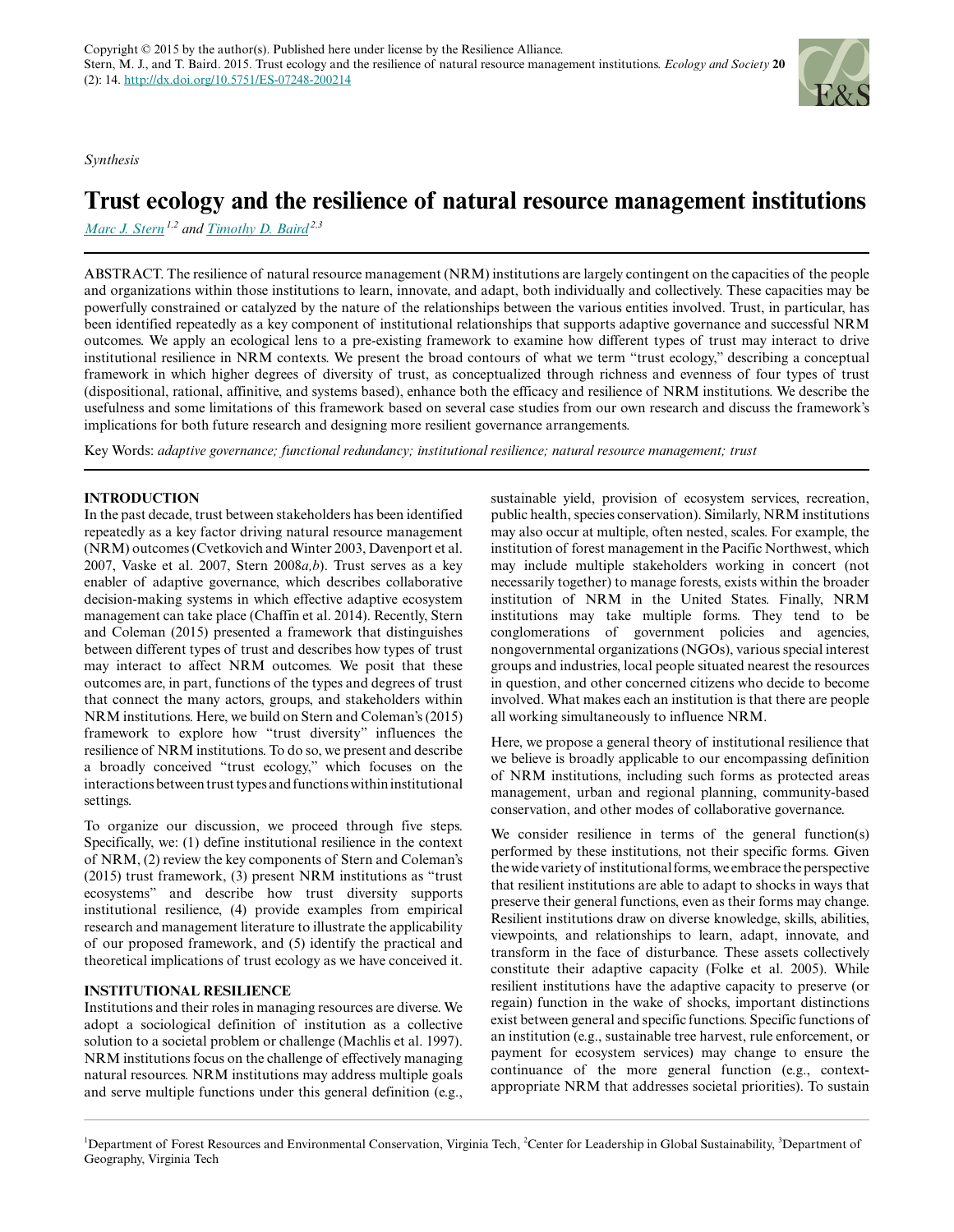this general function, institutions' specific functions (e.g., forms, strategies, goals) may transform when challenges arise (Herrfahrdt-Pähle and Pahl-Wostl 2012). Correspondingly, our approach to institutional resilience focuses on the maintenance of institutions' general functions rather than their form or structure.

An important determinant of an institution's adaptive capacity is its ability to learn and make intentional adjustments to shape change (Folke et al. 2005, Nelson et al. 2007). Scholars of adaptive learning distinguish between single-loop and double- or tripleloop learning (Herrfahrdt-Pähle and Pahl-Wostl 2012, Peterson et al. 2014). Single-loop learning refers to learning that takes place within the existing framework of norms and values and generally does not question underlying assumptions. Researchers have associated this form of learning with what has become known as a "rigidity trap," which describes failure to adapt sufficiently to address challenges (Butler and Goldstein 2010). Alternatively, multiple-loop learning includes the review of assumptions underlying a particular approach to a problem and can also include the questioning of prevalent mental models, values, and norms. These forms of learning can lead to more meaningful adaptations (or transformations) in which institutions may not only alter their strategies but also reconsider their short- and longterm goals and objectives. Therefore, multiple-loop learning may directly enhance institutional resilience by generating a wider array of alternatives for responding to disturbances.

Multiple-loop learning and other factors that support adaptive capacity may be strongly constrained in institutions where people struggle to work together for lack of trusting relationships. Specifically, distrust between stakeholders can lead to stalemates in planning, lawsuits that hold up management actions, noncompliance with regulations, public protests, and even violence (Cvetkovich and Winter 2003, Vaske et al. 2007, Stern 2008*a,b,* 2010, Lachapelle and McCool 2012). The inability of groups to trust each other can severely undermine the potential for learning and experimentation, leading to suboptimal outcomes for all parties involved and for natural resources (Stern et al. 2014). Moreover, distrust may lead to the formation and reification of risk averse cultures within and across organizations, further curtailing opportunies for innovation and experimentation necessary for effective adaptive ecosystem management (Stern and Mortimer 2009, Schein 2010, Stern et al. 2014). Alternatively, higher degrees of trust and greater trust diversity within NRM institutions may allow the parties involved to share and examine their assumptions with one another and work together more effectively (Stern and Coleman 2015). Here, we examine how this might happen.

#### **TRUST WITHIN NATURAL RESOURCE MANAGEMENT INSTITUTIONS**

We define trust as an individual's willingess to accept vulnerability in the face of uncertainty (Rousseau et al. 1998, Möllering 2006). Trust is typically based on some form of positive expectation about the potential trustee. In this section, we draw on the framework developed by Stern and Coleman (2015) to describe four distinct types of trust relevant to NRM: dispositional, rational, affinitive, and systems based. Each of these types of trust is distinguishable by the the ways in which positive expectations are developed (Table 1). While each is theoretically distinct, they

regularly interact in real-world decision-making situations (Dietz 2011). The following paragraphs describe each type of trust in detail.

Dispositional trust is based on individuals' pre-dispositions to trust or distrust in a given situation. These tendencies are typically based on personal histories, innate personalities, or general hearsay about a particular situation prior to involvement. Dispositional trust sets the baseline from which an individual may develop other types of trust or distrust. In NRM settings, dispositional trust is often on the lower end of the spectrum for many participants because their involvement is typically based on a concern that their desired outcomes may not otherwise be met (Smith et al. 2013).

Rational trust is based on trustors' evaluations about what they believe to be the likely outcomes of potential trustees' likely actions. If trustors' predictions about those outcomes are positive, then rational trust may generally be high. As such, rational trust is typically predicated on past effective and consistent performance by the trustee and his/her/its demonstrated ability to produce a particular outcome. For example, if park rangers have been effective and consistent in prohibiting illegal timber harvest, a person who believes this is a good thing might have positive rational trust for the agency. That same person might rationally distrust the agency if performance had been ineffective. Meanwhile, a person who would prefer to harvest timber illegally might actively distrust the agency for rational reasons in this case as well.

Affinitive trust does not necessarily involve explicit predictions about a particular outcome of a behavior. Rather, it is based on an affinity for the potential trustee. Affinitive trust may come about through feelings of social connectedness, positive shared experiences, perceptions of shared identities, or assumptions of the similarity of salient values (Braithwaite 1998, Cvetkovich and Winter 2003, Stern 2008*b*). Affinitive trust thus commonly develops through the cultivation of meaningful personal relationships. In formal institutional contexts, these may commonly emerge from social interactions between participants, clear expressions of similar values, or the demonstration of active listening and responsiveness on behalf of potential trustees. The distinsguishing feature between rational and affinitive trust is that rational trust is based on a calculative evaluation of a predicted outcome, whereas affinitive trust is based on an affinity for the trustee.

Systems-based trust involves trust in a system or set of procedures or rules, rather than trust in an individual or organization. In NRM contexts, systems-based trust develops when procedures are viewed as legitimate by all actors. In other words, all participants view the procedures as fair (Tyler 1990). Research in this area suggests that such legitimacy may emerge from multiple sources, including joint procedural development, transparency in decision-making, power sharing, and the equitable distribution of benefits and risks (Suchman 1995, Levi and Stoker 2000, Gezelius 2002, Sunshine and Tyler 2003, Stern 2008*b*). When procedures are jointly agreed upon as fair, participants can place greater faith in the compliance of others. This can allow for other types of trust to develop more easily. Moreover, trust in the system can reduce the importance of other types of trust. Systems-based trust reduces the vulnerability of individual participants to the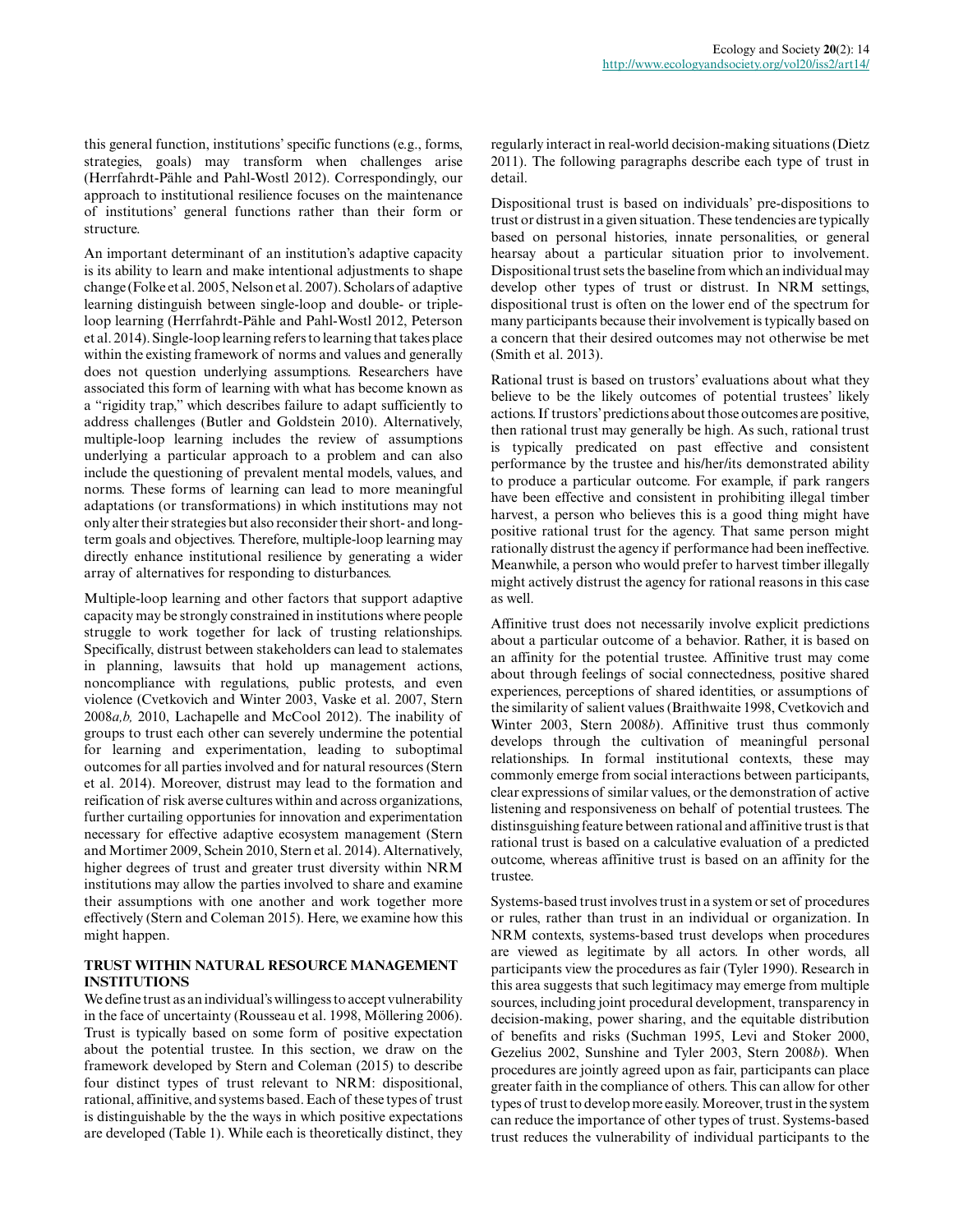| Trust<br>type | <b>Basis</b>                                                                                                                                                                                                                                    | Primary function                                                                                                                                                | Common<br>disturbances                                                                                                          | Examples of buffering                                                                                                                                                                                                                                                                                                                                                                                                  |
|---------------|-------------------------------------------------------------------------------------------------------------------------------------------------------------------------------------------------------------------------------------------------|-----------------------------------------------------------------------------------------------------------------------------------------------------------------|---------------------------------------------------------------------------------------------------------------------------------|------------------------------------------------------------------------------------------------------------------------------------------------------------------------------------------------------------------------------------------------------------------------------------------------------------------------------------------------------------------------------------------------------------------------|
| Dispositional |                                                                                                                                                                                                                                                 |                                                                                                                                                                 |                                                                                                                                 |                                                                                                                                                                                                                                                                                                                                                                                                                        |
| Rational      | Predispositions of individuals to<br>trust or distrust; based on<br>personal histories, general<br>hearsay, and innate tendencies                                                                                                               | Baseline from which<br>trust and/or distrust<br>can be built or eroded                                                                                          | Prior histories:<br>external events                                                                                             | Rational: effective performance can shift negative<br>dispositions<br>Affinitive: positive personal relationships can shift negative<br>dispositions<br>Systems based: fair and transparent procedures can allow<br>for initial risk-taking despite negative dispositions                                                                                                                                              |
|               | Contingent on evaluations of<br>likely outcomes of potential<br>trustees' predicted behavior;<br>based largely on assessments of<br>prior performance and cost/<br>benefit analysis of likely future<br>performance                             | Enables agreement on<br>actions, information<br>sharing, learning, and<br>adaptation                                                                            | Performance failures:<br>alternative means for<br>reaching personal<br>goals                                                    | Affinitive: positive personal relationships can speed<br>recovery following performance failures and can provide<br>greater weight to certain alternatives for reaching goals<br>Systems based: agreed-upon procedures may be in place for<br>addressing performance failures                                                                                                                                          |
| Affinitive    |                                                                                                                                                                                                                                                 |                                                                                                                                                                 |                                                                                                                                 |                                                                                                                                                                                                                                                                                                                                                                                                                        |
|               | Contingent on perceptions of<br>shared values or other affinity<br>with potential trustees; often<br>developed through positive<br>direct interactions in which<br>responsiveness and active<br>listening have been demonstrated transformation | Enables agreement on<br>actions, information<br>sharing and deeper<br>levels of learning.<br>adaptation, and<br>potential                                       | Turnover of<br>personnel; competing<br>relationships; values-<br>based failure (lapse of<br>integrity)                          | Rational: effective performance can keep people involved,<br>even if personal relationships are not developed effectively<br>Systems based: fair and transparent procedures can allow<br>new participants to focus on building relationships, rather<br>than burning energy understanding or reinventing a<br>process; procedures may include specific practices for<br>developing relationships with new participants |
| Systems based |                                                                                                                                                                                                                                                 |                                                                                                                                                                 |                                                                                                                                 |                                                                                                                                                                                                                                                                                                                                                                                                                        |
|               | Fair and transparent procedures<br>buffer individuals' degree of risk<br>in potential trust relationships                                                                                                                                       | Lessens the<br>importance of other<br>forms of trust:<br>individuals can work<br>together with less<br>interpersonal trust if<br>systems-based trust is<br>high | Changing policies,<br>leadership, funding, or<br>goals of an<br>organization or<br>system; catastrophic<br>environmental change | Rational and/or affinitive trust between people or for an<br>organization can allow groups to move forward and<br>directly address system changes together through social<br>and/or organizational learning                                                                                                                                                                                                            |

**Table 1.** Trust types and their bases, functions, and examples of how they buffer disturbances to other trust types.

actions of others, as long as they can assume that others will follow the agreed-upon rules.

Over-reliance on systems-based trust, however, can have negative effects on other types of trust. For example, a fully coercive system may enable participants to predict the actions of others but may preclude the need for other types of trust to develop entirely. In other words, systems-based trust or distrust may overpower or crowd out the development of other types of trust (Puranam and Vanneste 2009).

As these descriptions indicate, different trust types can fit different niches within an institution and serve different functions in NRM. For example, different people may place different values on different types of trust, some placing more weight on consistent performance (rational trust), and others on meaningful personal relationships (affinitive trust; Braithwaite 1998). Others may consider the procedures (associated with systems-based trust) involved in decision-making to be more important than the individuals involved (Tyler 1990). As such, different trust types may influence collaboration differently for different people and groups. In each case, the types and degrees of trust that exist between individuals or groups within the institution confer particular functions that ultimately support (or fail to support) the institutional mission.

Each type of trust may exist along two separate spectra: a positive trust spectrum and a distrust spectrum. Each describes the degree (e.g., absent, weak, strong) of positive trust or distrust held by a potential trustor. At one end of each of these spectra lies a general lack of trust. At the other lies either positive trust, which we hereafter refer to as "trust," or distrust. Distrust is quite distinct from a mere lack of trust. Lack of trust refers to situations in which a potential trustor has inadequate information to make a judgment about whether to trust a potential trustee. In contrast, distrust involves an explicit negative expectation about the potential trustee (Lewicki et al. 1998). Rational distrust may arise from prior performance failures. Affinitive distrust may arise from an interpersonal argument or betrayal. Either form of interpersonal trust (or distrust) might disappear in the case of personnel turnover, replaced by a lack of trust in new personnel (as opposed to positive trust or distrust). Positive trust, lack of trust, and distrust each function differently within a NRM institution (Table 2). For example, a general lack of trust may lead to apathy, hesitancy to become involved, or active information seeking. Explicit distrust may more commonly lead to selectively screening information to confirm one's beliefs (e.g., Haidt 2001), disengagement, or active protest or sabotage (Stern 2008*b,* 2010).

Scale is another important factor that shapes the distribution and function of trust types and degrees in NRM institutions. NRM institutions typically involve multiple types of active and passive participants, including government agencies, NGOs, private industry, and private citizens acting collectively and as individuals. Trust, distrust, or lack of trust for each of these entities can exist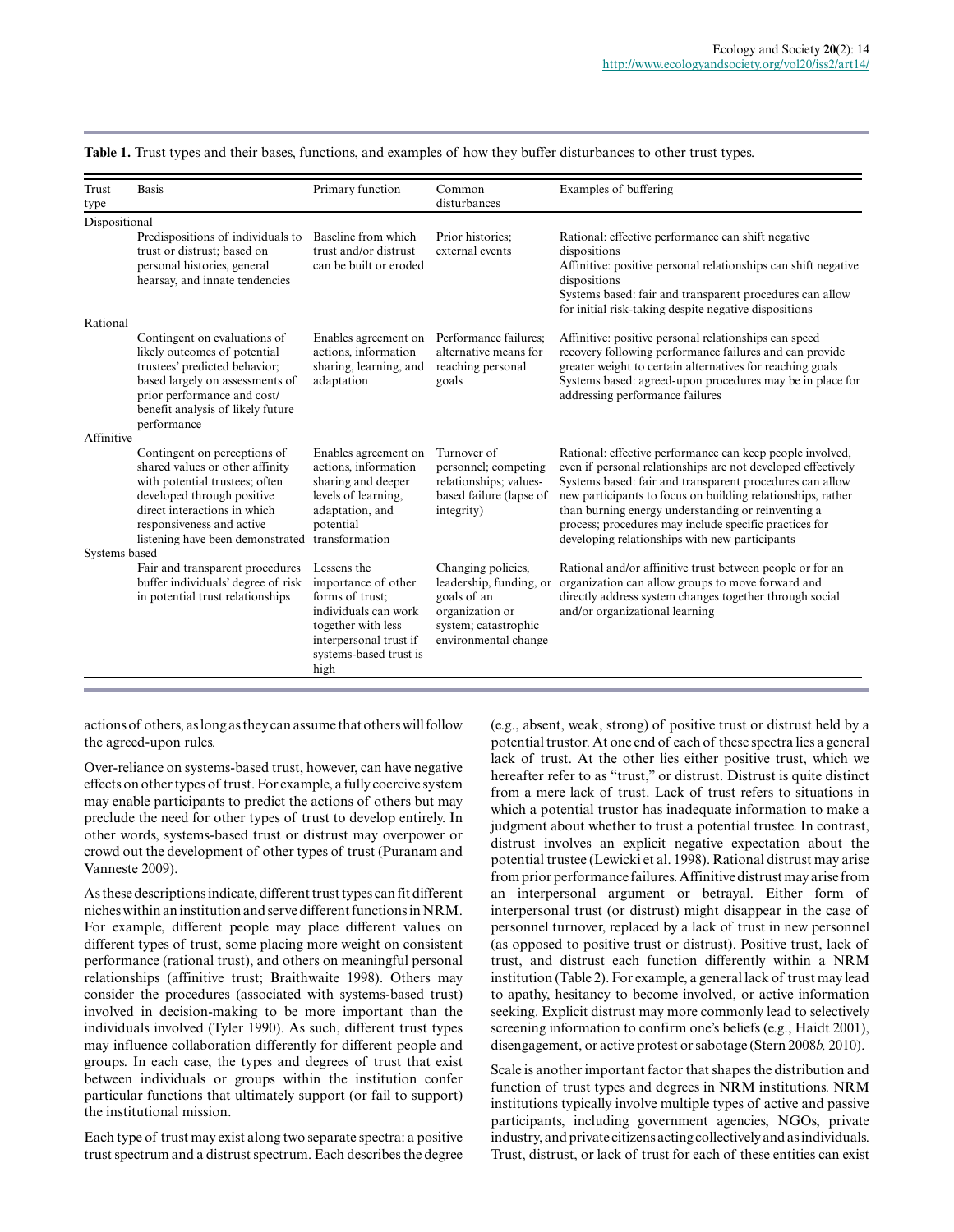**Table 2.** Examples of positive functions (those contributing to effectiveness and resilience) and negative functions (those detracting from effectiveness and resilience) of distrust, lack of trust, and trust.

| Trust type    | Positive function                                                         | Negative function                                                       |  |
|---------------|---------------------------------------------------------------------------|-------------------------------------------------------------------------|--|
| Distrust      | Motivation to participate; deliberation                                   | Unproductive conflict; withholding information;<br>sabotage; withdrawal |  |
| Lack of trust | Motivation to participate; deliberation                                   | Apathy; withdrawal                                                      |  |
| Trust         | Collaboration; innovation; idea sharing; participation; social<br>capital | Apathy; complacency                                                     |  |

at multiple scales. For example, one might trust an individual who represents a larger organization or one might trust (or distrust) the organization. Trust can also conflict across different scales. For example, one might trust multiple individuals and/or organizations within a NRM institution, but not trust the overall institution to accomplish its goals for any number of reasons (or an individual within an organization, but not the organization). Each form of trust may be apparent at each level. For example, one might rationally trust an organization based on its prior performance or affinitively trust it based on how its agents represent themselves to the public and/or how the organization has marketed itself more broadly. Given the complex ways in which trust and distrust can support or undermine connections between parties within and across institutional scales, trust diversity may serve as a potentially important source of institutional resilience.

#### **TRUST ECOLOGY: LINKING TRUST DIVERSITY TO INSTITUTIONAL RESILIENCE**

Similar to other types of systems, systems or networks of trust, which undergird multi-party NRM, are highly susceptible to multiple forms of disturbance. Correspondingly, strategies to strengthen institutional capacity to withstand or adapt to disturbances (i.e., resilience) are clear priorities. Given that trust is a major driver of multi-party management outcomes and that different types and degrees of trust serve different functions in different contexts, we propose that institutional resilience for NRM may be strengthened where trust diversity is promoted. In other words, NRM will be more resilient where multiple types of trust exist within the institution and are widely distributed. We explain how diversity confers resilience in this section. We first describe how positive trust diversity supports institutional resilience through functional redundancy. We then discuss caveats to our broad theory, especially thresholds, beyond which more trust can harm NRM.

In an ecosystem, diversity confers resilience through functional redundancy. Where multiple species perform the same function within the system, that function will persist even if one species succumbs to a disturbance. Furthermore, the maintenance of certain functions may allow for the reestablishment of lost components, species, or degraded relationships, a process referred to as buffering (e.g., Mori et al. 2013). For example, birds or other animals may re-scatter seeds following a flood. These processes allow for the basic structure and function of the system to persist in the wake of shocks. We propose that trust may work similarly.

Within an ecosystem, biological diversity is typically described in terms of richness and evenness. Richness refers to the number of different types of species or range of genetic variation in the system, whereas evenness refers to the relative abundance of each type (i.e., species, genes). Taken together, high degrees of biological richness and evenness support numerous functions within the system as well as redundancies of these functions. Each conveys system resilience in the face of disturbance. We argue that trust can operate similarly in NRM institutions.

We present trust richness and trust evenness as components of trust diversity. Trust richness is defined as the number of different types of trust exhibited within a network; trust evenness is defined as the relative abundance of trust types within a network. We confine our consideration here to positive trust, and treat distrust and lack of trust separately. Ultimately, trust diversity, comprising richness and evenness, promotes a variety of institutional functions and the redundancy of those functions. In this way, trust diversity supports institutional resilience through functional redundancy and related synergistic relationships that can buffer the effects of trust losses. We have summarized the basis, primary function, common disturbances, and examples of buffering for each type of trust (Table 1). Examples of buffering describe how different forms of trust can buffer the effects of a potential disturbance, loss, or lack of each type.

We also provide a categorical framework that shows how the components of trust diversity, richness and evenness, combine to promote resilience (Fig. 1). Within this framework, we explicitly refer to trust, rather than lack of trust or distrust, such that trust diversity refers to the richness and evenness of different trust types rather than different degrees of trust. When trust richness and evenness are both low, few trust-related functions are served within the network, and the redundancies of served functions are low (Fig. 1, cell A). In other words, when types of trust are limited and skewed (e.g., toward a particular type) in an institutional network, few trust functions are served, and only a sub-sample of these functions are supported in multiple ways (i.e., redundant). Correspondingly, the institution may be weakly resilient to a narrow range of disturbances or only those of low magnitude. It is unlikely that effective management could withstand many types of disturbance or a constellation of disturbances.

Alternatively, when trust richness and evenness are both high, an institution may be strongly resilient to multiple disturbances. In this case, several trust-related functions are served within the network, and the redundancies of served functions are comparatively high (Fig. 1, cell D). When a disturbance affects one type of trust, other types of trust, or trust relationships, can help to buffer the negative effects of the disturbance. For example, affinitive trust may help to buffer a performance failure by a trusted entity. Rational trust for multiple other entities might do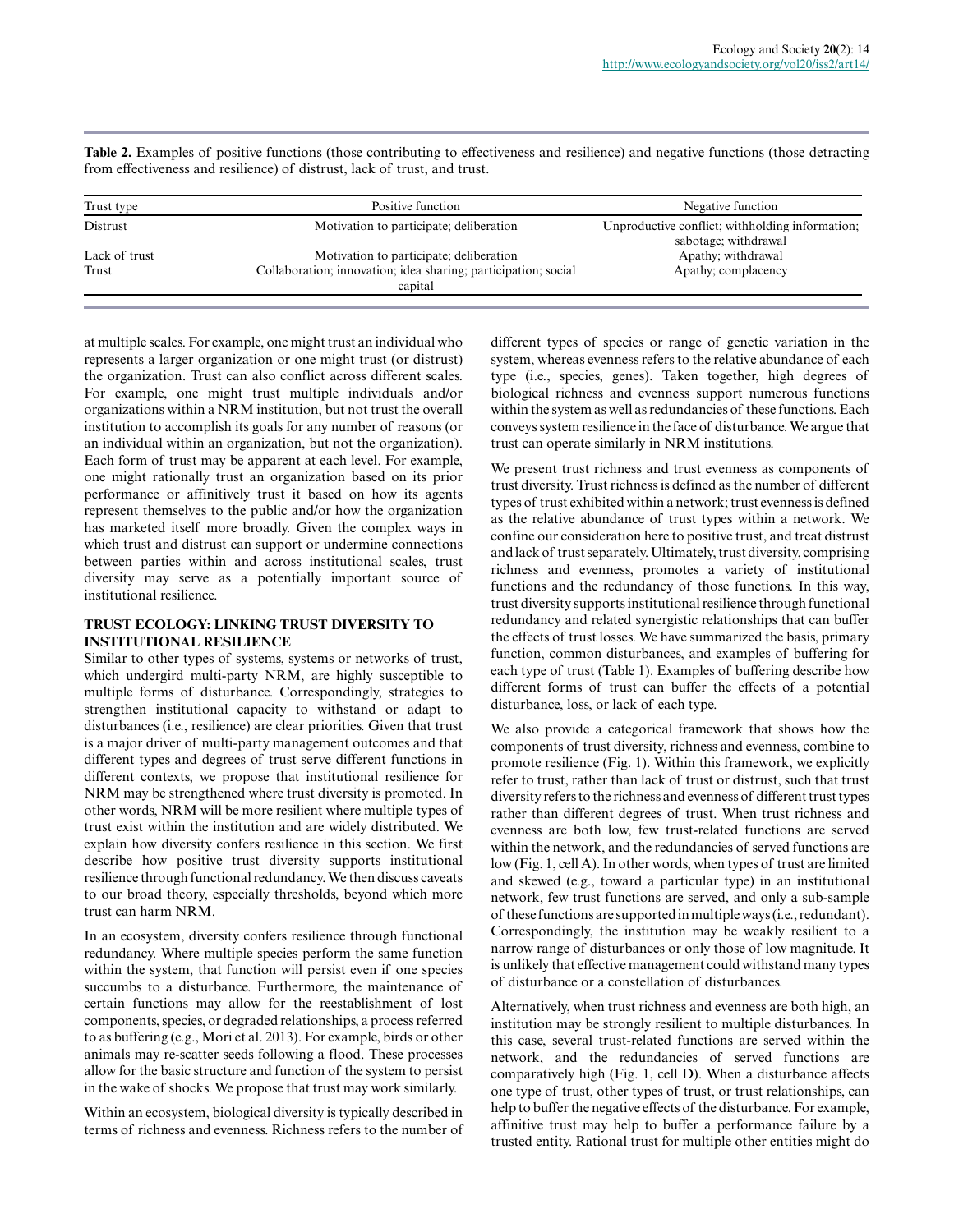the same in the case of a trust violation by only one entity. Similarly, systems-based trust might help to buffer the effects of personnel turnover while interpersonal trust is slowly rebuilt.

**Fig. 1.** Theoretical relationships between trust evenness, trust richness, and institutional resilience to disturbances.



In the cases of low richness and high evenness or high richness and low evenness (Fig. 1, cells B and C), we may expect trade-offs between the magnitude of resilience and the range of disturbances to which the institution may be resilient. For example, when richness is low and evenness is high (Fig. 1, cell B), redundancy may exist, but only for a small number of functions. Correspondingly, the institution may be strongly resilient to only a few types of disturbances and lack resilience to others, regardless of their strength or duration. For example, if only interpersonal (rational and affinitive) types of trust are present, insufficient systems-based trust may be present to buffer the effects of interpersonal trust violations or personnel turnover.

Alternatively, when richness is high and evenness is low (Fig. 1, cell C), few redundancies exist. Richness alone may confer low levels of resilience for multiple types of disturbances. In this case, the institution may be able to withstand a wider range of disturbances than institutions with low richness, provided that the strength or duration of these disturbances is low or the disturbances only affect part of the network. One might imagine in this case that trust diversity might be high in one part of a network but not others, or concentrated around a particular entity but not others. Such a system would be particularly susceptible to turnover of a particular person, conflicts between different factions, or other disturbances that affect only a portion of the overall system, because the functions served by rarer types of trust are lost. While the relative merit of cell B compared to cell C is subjective and ultimately context specific, cells B and C are presented here as objectively preferable to cell A and less preferable than cell D.

To summarize, we propose that trust diversity supports institutional resilience in general in that richness and evenness may provide functional redundancy as the overall system recovers from disturbances that challenge or diminish pre-existing trust. However, we note an important caveat regarding degrees of trust, recognizing that systems may reach a saturation point at which the benefits conferred by an increasing abundance of trust diminish.

Beyond a certain threshold, greater degrees of trust may have negative effects on institutional resilience, as well as effectiveness. We refer to this point as the complacency threshold. Near unlimited, or total, trust in other entities or in the overarching institution can demotivate participation because potential participants may assume that their involvement is unnecessary (Nooteboom 2002, Ohno et al. 2010, Smith et al. 2013). Unlimited trust can also reduce the development and integration of diverse ideas and active debate, which may weaken institutional strategies and adaptability (Manz and Neck 1997). Correspondingly, the presence of lack of trust, or even distrust, in small amounts, may serve constructive functions in NRM institutions because they may encourage participation, active deliberation, and the infusion of innovative ideas. However, distrust only serves this function when system-wide positive trust exists to some degree. These notions are supported by theories from organizational psychology, which suggest that a moderate level of disagreement on working teams yields optimal outcomes (Simons and Peterson 2000).

Integrating our arguments regarding the effects of trust diversity and functional redundancy on institutional resilience, generally, at low levels of trust, increases in trust diversity support the establishment of important functions within the institution (Fig. 2). This is represented by the steep slope of the trust function at low levels of trust diversity. Once functions are established, further increases in trust diversity lead to redundancies of existing functions. Resilience begins to develop as increases in trust diversity yield increases in functional redundancy and buffering, until the institution reaches its complacency threshold. Beyond this threshold, further increases in trust diversity may undermine functional redundancy and institutional resilience.

**Fig. 2.** Theoretical relationships between trust diversity, functional redundancy, and institutional resilience. Uppercase letters correspond roughly to the cells in Fig. 1. Adapted from: Konopka (2009).

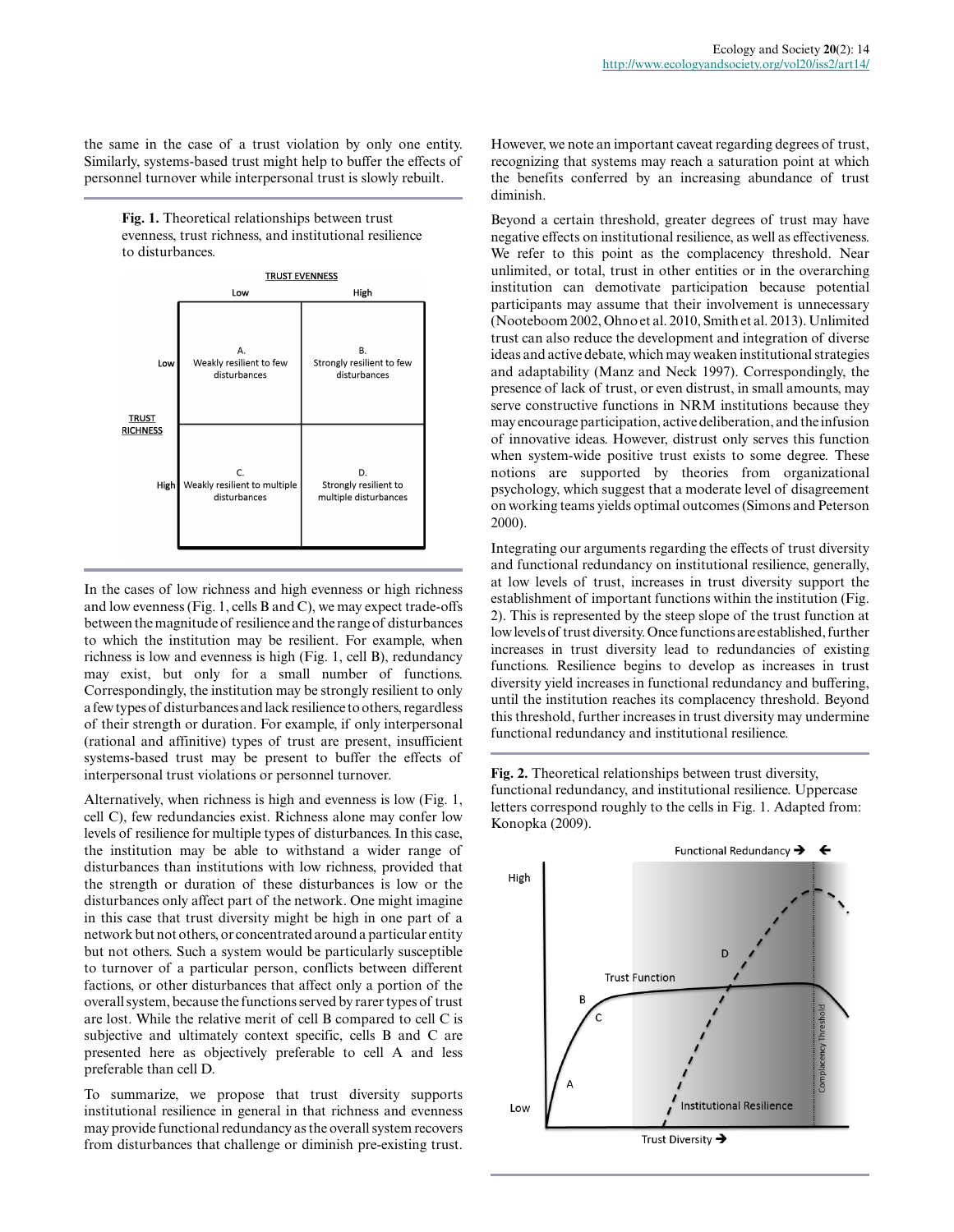We next offer empirical examples from our own research that serve to illustrate applications of the trust ecology framework in realworld NRM institutions.

#### **EMPIRICAL CASES OF DISTURBANCE AND RESILIENCE IN NATURAL RESOURCE MANAGEMENT INSTITUTIONS**

Disturbances to NRM institutions can emerge from multiple sources, including, but not limited to, catastrophic changes to the resource, relationship breaches of multiple forms, countermovements, process violations, internal disagreements and team conflicts, performance failures, policy changes, and political influences. Other elements can additionally contaminate the effectiveness of NRM institutions, including adherence to old models, groupthink, competing accountabilities, and risk averseness (Esser 1998, Stern et al. 2014). Different disturbances can focus the attentions of actors within NRM institutions on different types of trust. For example, a change in the resource may focus management entities on technical adjustments to management approaches, which in turn would focus institutional actors largely on rational trust assessments of performance and proficiency. Personal disagreements and conflicts can often concentrate institutional actors on both affinitive and systemsbased assessments as interpersonal relationships are strained and actors seek protections from the larger system. We share some examples from our own research to illustrate how trust diversity can enhance the resilience of NRM institutions against disturbances and enhance overall performance.

From 1996 to 2006, Nepal's Maoist insurgency largely dismantled natural resource management in most national parks and protected areas in Nepal. The Annapurna Conservation Area, however, appeared to be somewhat more resilient to the insurgency than other parks, despite being no less threatened (Baral and Stern 2010). Maoist rebels attacked multiple field offices of the governing institution, illegally harvested resources, and personally threatened local conservation agents. The Annapurna Conservation Area is managed by 56 local Conservation Area Management Committees (CAMCs) made up of local people under the umbrella of a broader NGO. Baral and Stern (2011) conducted a study of the differential responses of 30 of these individual committees to the Maoist insurgency, gauging the extent to which each was able to continue to function throughout and immediately following the insurgency. Some proved to be quite resilient, whereas others collapsed. In all cases, systems-based trust was destroyed. No CAMC could continue normal operations because it was too risky to hold normal meetings. In the absence of systems-based trust, affinitive and rational trust provided functional redundancy. Organizational resilience (continued functioning of the committees) was primarily dependent on intracommittee (affinitive and rational) trust between members, the size of members' help networks (people or groups they could call upon for help), and committee members' tenure on the committee. Work was informally delegated to smaller groups; committee members with longerstanding relationships trusted others to carry out functions without the standard procedural majority vote; institutional memory of members with greater tenure allowed them to focus more on adaptive response than on explicitly replacing bureaucratic procedures; larger numbers of trust relationships outside the immediate organization (greater diversity through

evenness) also enhanced institutional resilience by filling gaps in activities that locals felt they could not perform (Baral and Stern 2011). In short, the richness (presence of both rational and affinitive trust) and evenness (ample stocks of each type of trust and multiple relationships) allowed some CAMCs to weather the insurgency quite well. Those without these qualities ceased to function and took years to recover when the insurgency ended in 2007 (Baral et al. 2010, Baral and Stern 2011).

In another example, Virgin Islands National Park on the island of St. John, U.S. Virgin Islands, has had a long history of conflict with local residents, dating back to when the land was originally purchased in the 1930s and the park was created in 1956. The park covers two-thirds of the land of the small island and has had dramatic effects on island inhabitants, including cutting off access to inholdings (privately owned land surrounded by park lands), restricting the collection of traditionally used natural resources, and attracting wealthy homeowners from the mainland United States and Europe, which has driven up prices and property taxes for locals. Over the years, public meetings held by the park would provoke shouting and other forms of discontent. Illegal resource extraction was common, and a general ill-will had developed between many local St. Johnians and the national park. Stern (2008*a,b,* 2010) conducted research there from 2001 to 2006, examining local responses to the national park and determined through statistical analyses that locals' degree of distrust for park managers to be fair and honest with the local population was the primary driver of their active opposition to the park (manifested primarily in public protest, vandalism, illegal resource extraction, and litigation).

The research further illuminated the importance of trust diversity. Stern systematically asked 115 residents whether there was any time period in which the relationship between the national park and local people had been better than it was at the time of the research. There was a striking consensus; respondents who were alive at the time referred to the late 1970s as a time when parkpeople relationships on St. John felt good. They also suggested that less protest, illegal harvest, and other forms of active opposition took place during this time. Additional interviews with key informants, including long-time locals and park employees, corroborated these claims and proffered a consistent explanation. The superintendent at the time had a rather unique style of management and engagement with local people. He was famous for regularly walking the streets of the main town and chatting with people. He would often host social gatherings at his house. Before making any major decisions that might evoke a response from locals, he would spend a few hours with the locally hired maintenance staff to get their opinions. These staff proved to be critical gatekeepers of information about the park for other local people (Stern 2010). Bureaucratic procedures, rules, and regulations (systems) remained the same; the park continued to operate in an otherwise similar fashion to other time periods. The difference was the development of strong affinitive trust with the park's leader. When the superintendent left his post, however, the state of good will did not last, suggesting that affinitive trust alone is not enough to build resilience into a management institution. Personnel change is common across NRM agencies and conservation organizations. Without attending to rational and systems-based trust, no buffer exists to weather the effects of the turnover of key people.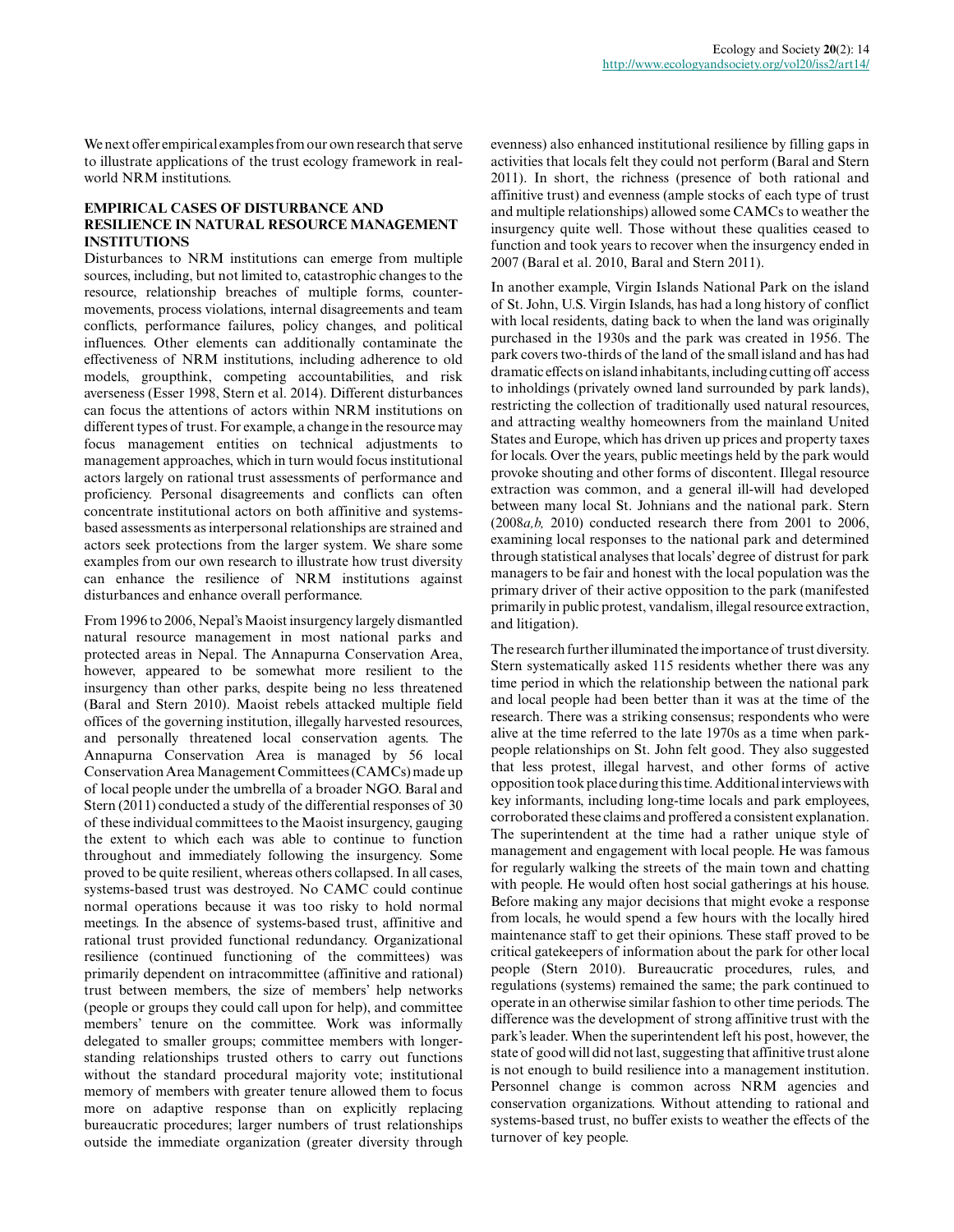The same research methods were applied in Podocarpus National Park, which straddles the spine of the Andes in southern Ecuador. There, a community-based conservation scheme supported > 50 local organizations by providing small grants intended to engage local communities in alternative livelihoods to direct pressure away from resources within the national park (Stern 2008*a,b*). There also, distrust in park managers and their partners to be fair and honest with local people was the strongest predictor of local opposition to the park (including illegal harvest, vandalism, public protest, and kidnapping of park guards, among other infractions). Trust, on the other hand, served the opposite function.

In most areas around Podocarpus National Park, local organizations operated on short granting cycles, which would involve calling village-wide meetings, followed by a period in which the organization staff would return to their offices to write grants. This would typically take many months. They would then return to the villages to run a short-term project (e.g., livestock improvement, home garden development). When the funds would run out in 6–12 months, the cycle would begin again. These intermittent cycles fomented meaningful levels of distrust for conservation workers because they failed to develop strong affinitive relationships with local villagers. Moreover, locals began to question the sincerity of these organizations and wondered whether they were keeping money designated for communities for themselves. Some described illegally harvesting within the park purely out of protest rather than any specific need. When new groups would come in, locals were predisposed to distrust them, setting high hurdles for effective programs (Stern 2008*b*).

In contrast, a few organizations around Podocarpus National Park worked more consistently in particular villages. Not only were local benefits more consistent, but affinitive relationships developed. Some villagers who received no specific benefits from the projects explained that they refrained from hurting the park because of their relationships with the conservation workers they had come to know. Moreover, they could see how these organizations worked, providing a basis for systems-based trust. In these places, where three types of trust existed (rational, affinitive, and systems-based trust), park protection was not only happening, but was also resilient to some forms of external disturbance because locals would defend against others who threatened to harvest park resources (Stern 2006).

The idea that conservation can disrupt livelihoods and undermine systems-based trust has also been explored in the context of Tarangire National Park (TNP) in northern Tanzania (Baird et al. 2009), where interactions between the park and local Maasai communities have been strained and contentious. Disruptions to systems-based trust here have had strong effects on interpersonal forms of trust, threatening the resilience of the pre-existing socialecological system. Here, traditional pastoralist livelihoods and communal forms of land management have played a large role in maintaining natural resources. When TNP was created in 1970 to protect wildlife, local residents were evicted from the area and have since been denied access to natural resources within the park, including water, forage, and fuelwood. In addition to these perceived injustices, communities feel that the park has not lived up to its commitments to share benefits (Sachedina and Nelson 2010, Baird 2014) and that laws to protect communities' authority

to determine land use may be circumvented by regional authorities with ties to conservation interests (Davis 2011). Taken together, these experiences and perceptions have shaken communities' confidence in the system-wide laws that protect their authority.

Declining trust in the overarching system has contributed to a shift in the reliance on affinitive and rational types of trust between households in the area (Baird and Leslie 2013). Traditional mechanisms of reciprocity have declined, in particular, informal lending and resource sharing (Baird and Gray 2014). These forms of reciprocal exchange, which have been commonly used within Maasai society to build relationships and manage risk collectively, are rooted in affinitive forms of trust. In the past, loans would be extended to all fellow Maasai, even strangers, to help manage small problems. System-wide stress has influenced an increase in the incidence of unpaid loans. Today, gifts must be exchanged before a loan can be made. Correspondingly, lending now relies more on rational trust than affinitive trust. When asked why these traditional mechanisms were in decline, respondents indicated that "people do not trust each other as they did in the past" (Baird and Gray 2014:22). This situation illustrates how the loss of system-based trust can have strong ripple effects on interpersonal types of trust, particularly when inequitable power arrangements exist across stakeholder groups (in this case, park administrators and local land users). Without a new overarching system that appears legitimate to the stakeholders, the resilience of the social-ecological system remains uncertain.

Examples within the United States also speak to the effects of different types of trust at different scales and between different entities. In the United States, the National Environmental Policy Act (NEPA) dictates a general set of procedural requirements prior to initiating any management action with the potential to significantly affect the environment. These requirements, known collectively as the NEPA process, mandate that federal agencies conduct a process to develop alternative action plans and analyze and disclose the likely effects of each to the public and other stakeholders. NEPA processes often represent the primary means for public input into federal management actions on public lands (Hoover and Stern 2014). Stern and others conducted a series of investigations regarding the drivers of process outcomes across a sample of > 400 NEPA processes in the U.S. Forest Service (Stern and Predmore 2012, Stern et al. 2013). Their research revealed not only the importance of trust relationships between the agency and external stakeholders, but also trust relationships within the agency. The primary drivers of most outcomes involved relationships between team leaders and their superiors, and the nature of collaboration within interdisciplinary agency teams. These drivers reflected systems-based trust (beliefs about whether the work involved would actually influence the outcome based on the decision-making structure), affinitive trust (personal relationships between members of planning teams), and rational trust (doubts or convictions regarding the quality of each others' work).

We have also observed the effects of trust diversity in current research taking place within collaborative NRM initiatives in the United States. In one collaborative group, interviews with stakeholders revealed different types and degrees of trust and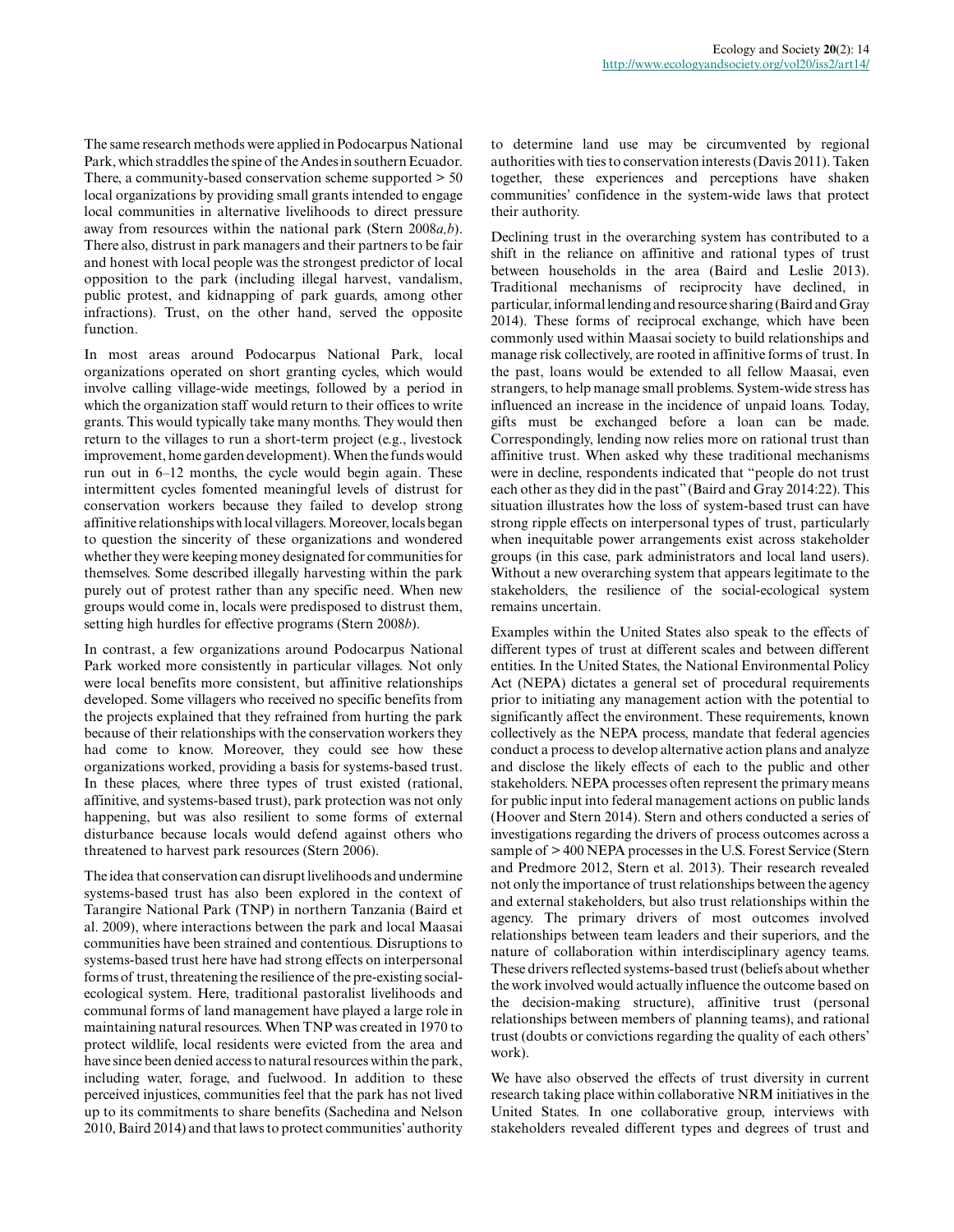distrust within the group. In each case, however, stakeholders have continued to participate because of the presence of a facilitator who has set up what all believe to be a fair system for deliberation and decision-making. Thus, the collaborative network has high richness of trust, but low evenness, with the exception of systemsbased trust. Within this case, some stakeholders have discussed that their continued involvement relies on the presence of the facilitator to organize and mediate the group, stating that they might cease to participate if the system changed because of low levels of trust, and in some cases explicit distrust, for other actors. As such, the institution exhibits a high degree of functionality and effectiveness at the moment. However, one might argue that it exhibits a low degree of resilience if the system itself was threatened by turnover of the facilitator or other changes to the governance structure.

Current trends within collaborative NRM further highlight the importance of trust diversity for institutional effectiveness and resilience (see Stern and Coleman 2015). Common strategies for developing different types of trust include field trips, alternative dispute resolution, and other forms of less traditional engagement with antagonist groups (Beierle and Konisky 2000, Hoover and Stern 2014); setting intermediate, achievable milestones to develop rational trust (Stern and Coleman 2015); and using facilitators or moderators and jointly establishing clear procedures to develop systems-based trust (Rowe and Frewer 2000). Some groups have even adopted minority reports for dissenting entities to voice their opposition publicly to the consensus of the group. In each case, explicit attention to the interaction between each type of trust development could work to enhance institutional resilience.

#### **TRUST REPAIR AND CONGRUENCE: EVIDENCE FOR THE IMPORTANCE OF TRUST DIVERSITY FROM THE MANAGEMENT LITERATURE**

The trust repair literature from the fields of organizational theory and management further support the notion that each of these types of trust need to be addressed together following a major disturbance (Gillespie and Dietz 2009). Following any trust violation, people tend to pay more heed to evidence that would support their own further distrust rather than positive evidence for trust (Slovic 1993, Kim et al. 2004). As such, trust repair efforts must overcome salient negative expectations while simultaneously aiming to restore (or create) positive expectations about future trustworthiness. Gillespie and Dietz (2009) refer to these efforts as distrust regulation and trustworthiness demonstration, respectively.

Distrust regulation involves preventing future transgressions by dealing with the faults that contributed to the original failure. These include systems-based elements such as instituting new regulations, rules, contracts, monitoring processes, and controls (Gillespie and Dietz 2009). However, some researchers have discovered the importance of an affinitive element to distrust regulation as well. If these system controls are implemented voluntarily or are self-induced, they function far better than if they are externally imposed (Nakayachi and Watabe 2005, Dirks et al. 2009).

Trustworthiness demonstration explicitly incorporates both affinitive and rational elements. Suggested efforts at rebuilding affinitive trust include expressions of regret, voluntary penance,

acknowledgement of responsibility, and offers of reparations. Efforts at rebuilding rational trust involve setting up opportunities for rapid displays of competence (Gillespie and Dietz 2009).

Management scholars stress the importance of congruence between distrust regulation and trustworthiness demonstration (Gillespie and Dietz 2009), supporting our proposal about the importance of maintaining trust diversity. They also stress that duplicitous impression management is largely ineffective and unsustainable (Kim et al. 2004). In other words, both distrust regulation and trustworthiness demonstration must be addressed directly in a tangible fashion to be resilient to a trust failure.

Further lessons from organizational theory and management suggest that performance (rational or systems-based) failures are quite different from failures that directly erode affinitive trust. Failures in performance may be best addressed through trustworthiness demonstration, whereas distrust regulation may be more important for repairing relationship violations or violations involving integrity breaches (inconsistency between professed values and actions). Individuals tend to weigh positive information more heavily when evaluating performance (rational assessments) and negative information more heavily when evaluating the repair of integrity or other affinitive violations (Snyder and Stukas 1999, Kim et al. 2004). These lessons likely apply as well in the case of NRM institutions, suggesting that the roles of different types of trust may change over time, further supporting our notion of considering trust from an ecological perspective in which moderate to high levels of diversity confer resilience.

### **CONCLUSIONS**

Taking an ecological perspective, we have described a framework for considering the role of different types of trust in enhancing the resilience of NRM institutions. We have described four types of trust (i.e., dispositional, rational, affinitive, and systems-based) that may serve different functions within the complex networks of people, agencies, and organizations that come together to govern, debate, or otherwise interact in NRM decision-making processes. We argue that greater trust diversity (richness and evenness), up to a certain threshold, can strengthen the adaptive capacity of such institutions by providing functional redundancy. Therefore, explicit attention to the development of actionable types of trust (i.e., rational, affinitive, and systems-based trust) throughout NRM institutions can build more effective and resilient governance of natural resources.

Disturbance is inevitable in NRM, arising from values conflicts, personnel changes, policy changes, and myriad transformations of the natural resources themselves. These disturbances may have positive or negative influences on the effectiveness and resilience of NRM institutions. Trust diversity enhances the adaptive capacity of NRM institutions to respond to disturbances as learning opportunities, enabling constructive conflict, debate, deliberation, and multi-loop learning. Although disturbances that specifically erode trust may be particularly damaging, high trust diversity can buffer negative effects. Consequently, effective NRM may persist in the wake of disturbance that erodes or damages one trust type or relationship but not another because trust diversity and redundancy can buffer the system while the lost or damaged trust type recovers.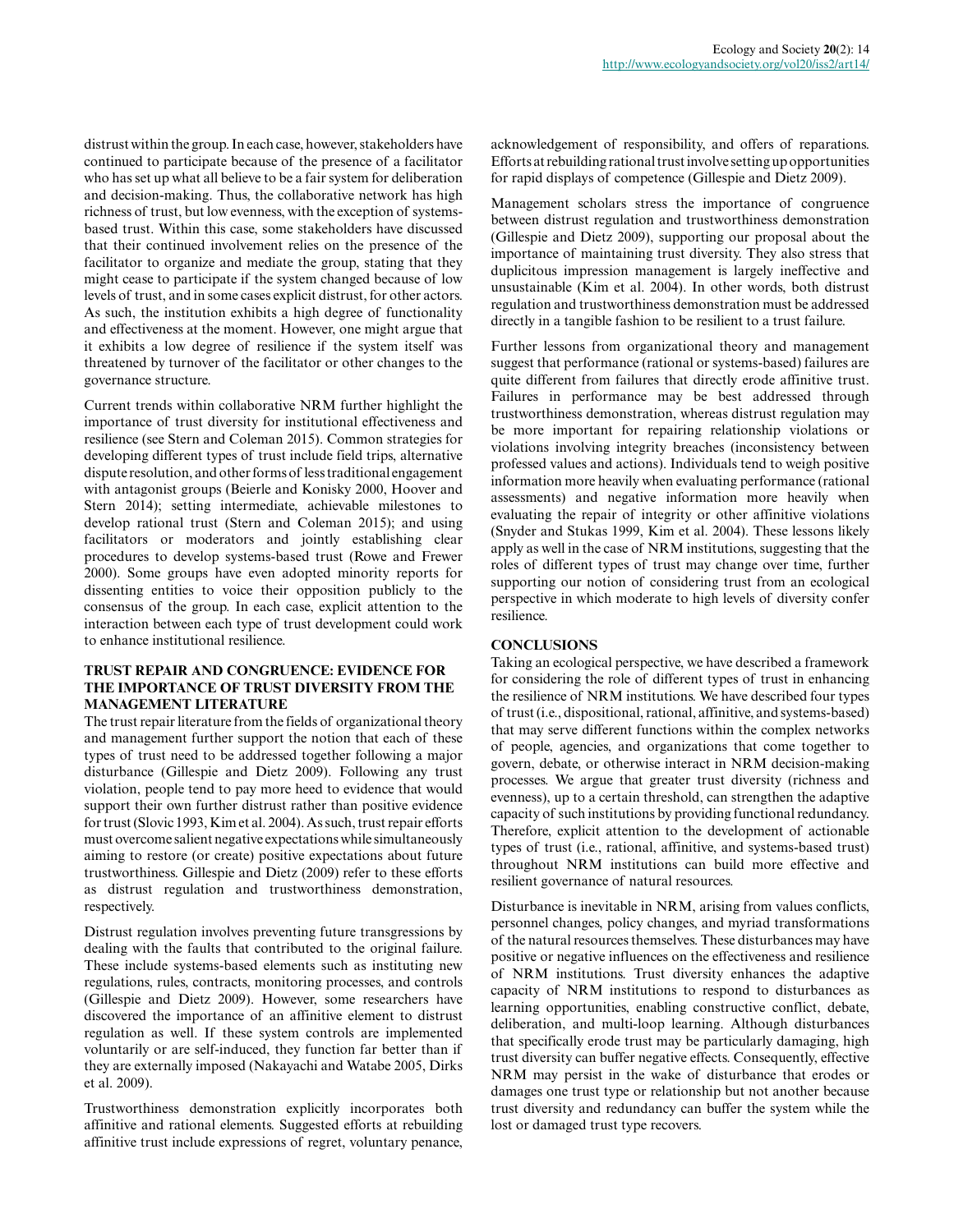The framework has both theoretical and practical applications for future research and professional practice. In a theoretical sense, we begin to define a trust ecology, explaining how different types of trust may serve different functions within a NRM system and how those functions may serve to buffer each other in the face of disturbance. We encourage others to question our framing and to further explore the avenues of research it opens up. For example, NRM institutions usually contain multiple subcomponents, sub-networks, and patches. The ideas contained within trust ecology provide a foundation for new approaches to social network analysis within these contexts. For example, how do richness and evenness of the different trust types vary across these sub-networks and with what effect? Also, do different types of trust serve different functions in different contexts or for different groups? How much distrust (and in what forms) can be withstood? Do certain amounts or types of distrust have a positive influence on institutional resilience?

For professional practice, trust ecology provides a framework within which to consider and develop strategies for stronger collaboration and adaptive capacity in NRM institutions. Trustbuilding activities may vary widely, including providing clear opportunities to demonstrate consistent and effective performance (i.e., rational trust), providing venues for meaningful social interaction and values exploration (i.e., affinitive trust), and developing transparent procedures collaboratively that reflect the concerns of most or all participants (i.e., systems-based). The trust ecology framework also provides a potentially useful way to conceptualize trust failures as well as delineates clear categories to consider in developing potential answers to the question, "Why isn't this working?" We encourage practitioners to ask themselves which type(s) of trust might be missing from their networks and relationships and to formulate strategies to begin their development.

We recognize that the framework we present is coarse-grained and incomplete. Practical applications of trust ecology will require greater attention to the nuances and complexities that characterize real-world NRM institutions with layered networks and multi-faceted relationships. We further recognize that simple strategies for cultivating an effective trust landscape are unlikely. However, our collective experiences and the literature suggest that trust, in its multiple forms, can play a critical role within diverse NRM institutions, particularly with regard to prospects for promoting adaptive governance (Dietz et al. 2003, Folke et al. 2005, Chaffin et al. 2014). By breaking down the concept into its constituent parts and theorizing on the inter-relationships and practical significance of those parts, we hope to catalyze more indepth consideration of the construct in both research and practice. We encourage researchers and practitioners alike to use, elaborate, expand, subtract, validate, or invalidate the ideas associated with the lens we have provided here.

*Responses to this article can be read online at:* [http://www.ecologyandsociety.org/issues/responses.](http://www.ecologyandsociety.org/issues/responses.php/7248) [php/7248](http://www.ecologyandsociety.org/issues/responses.php/7248)

#### **Acknowledgments:**

*This work was supported in part by the Virginia Agricultural Experiment Station and the Program McIntire Stennis of the National Institute of Food and Agriculture, U.S. Department of Agriculture. The open access publication of this article was sponsored by the Virginia Tech Open Access Subvention Fund.*

#### **LITERATURE CITED**

Baird, T. D. 2014. Conservation and unscripted development: proximity to park associated with development and financial diversity. *Ecology and Society* 19(1): 4. [http://dx.doi.org/10.5751/](http://dx.doi.org/10.5751/ES-06184-190104) [ES-06184-190104](http://dx.doi.org/10.5751/ES-06184-190104)

Baird, T. D., and C. L. Gray. 2014. Livelihood diversification and shifting social networks of exchange: a social network transition? *World Development* 60:14-30. [http://dx.doi.org/10.1016/j.](http://dx.doi.org/10.1016/j.worlddev.2014.02.002) [worlddev.2014.02.002](http://dx.doi.org/10.1016/j.worlddev.2014.02.002)

Baird, T. D., and P. W. Leslie. 2013. Conservation as disturbance: upheaval and livelihood diversification near Tarangire National Park, northern Tanzania. *Global Environmental Change* 23 (5):1131-1141.<http://dx.doi.org/10.1016/j.gloenvcha.2013.05.002>

Baird, T. D., P. W. Leslie, and J. T. McCabe. 2009. The effect of wildlife conservation on local perceptions of risk and behavioral response. *Human Ecology* 37(4):463-474. [http://dx.doi.org/10.1007/](http://dx.doi.org/10.1007/s10745-009-9264-z) [s10745-009-9264-z](http://dx.doi.org/10.1007/s10745-009-9264-z)

Baral, N., and M. J. Stern. 2010. Looking back and looking ahead: local empowerment and governance in the Annapurna Conservation Area, Nepal. *Environmental Conservation* 37 (1):54-63. <http://dx.doi.org/10.1017/S0376892909990269>

Baral, N., and M. J. Stern. 2011. Capital stocks and organizational resilience in the Annapurna Conservation Area, Nepal. *Society and Natural Resources* 24(10):1011-1026. [http://dx.doi.](http://dx.doi.org/10.1080/08941920.2010.495372) [org/10.1080/08941920.2010.495372](http://dx.doi.org/10.1080/08941920.2010.495372)

Baral, N., M. J. Stern, and J. T. Heinen. 2010. Growth, collapse, and reorganization of the Annapurna Conservation Area, Nepal: an analysis of institutional resilience. *Ecology and Society* 15(3): 10. [online] URL: [http://www.ecologyandsociety.org/vol15/iss3/](http://www.ecologyandsociety.org/vol15/iss3/art10/) [art10/](http://www.ecologyandsociety.org/vol15/iss3/art10/).

Beierle, T. C., and D. M. Konisky. 2000. Values, conflict, and trust in participatory environmental planning. *Journal of Policy Analysis and Management* 19(4):587-602. [http://dx.doi.](http://dx.doi.org/10.1002/1520-6688%28200023%2919%3A4%3C587%3A%3AAID-PAM4%3E3.0.CO%3B2-Q) [org/10.1002/1520-6688\(200023\)19:4<587::AID-PAM4>3.0.CO;2-](http://dx.doi.org/10.1002/1520-6688%28200023%2919%3A4%3C587%3A%3AAID-PAM4%3E3.0.CO%3B2-Q) [Q](http://dx.doi.org/10.1002/1520-6688%28200023%2919%3A4%3C587%3A%3AAID-PAM4%3E3.0.CO%3B2-Q) 

Braithwaite, V. 1998. Communal and exchange trust norms: their value base and relevance to institutional trust. Pages 41-64 *in* V. Braithwaite and M. Levi, editors. *Trust and governance.* Russell Sage Foundation, New York, New York, USA.

Butler, W. H., and B. E. Goldstein. 2010. The US Fire Learning Network: springing a rigidity trap through multiscalar collaborative networks. *Ecology and Society* 15(3): 21. [online] URL: [http://www.ecologyandsociety.org/vol15/iss3/art21/.](http://www.ecologyandsociety.org/vol15/iss3/art21/)

Chaffin, B. C., H. Gosnell, and B. A. Cosens. 2014. A decade of adaptive governance scholarship: synthesis and future directions. *Ecology and Society* 19(3): 56. [http://dx.doi.org/10.5751/](http://dx.doi.org/10.5751/ES-06824-190356) [ES-06824-190356](http://dx.doi.org/10.5751/ES-06824-190356)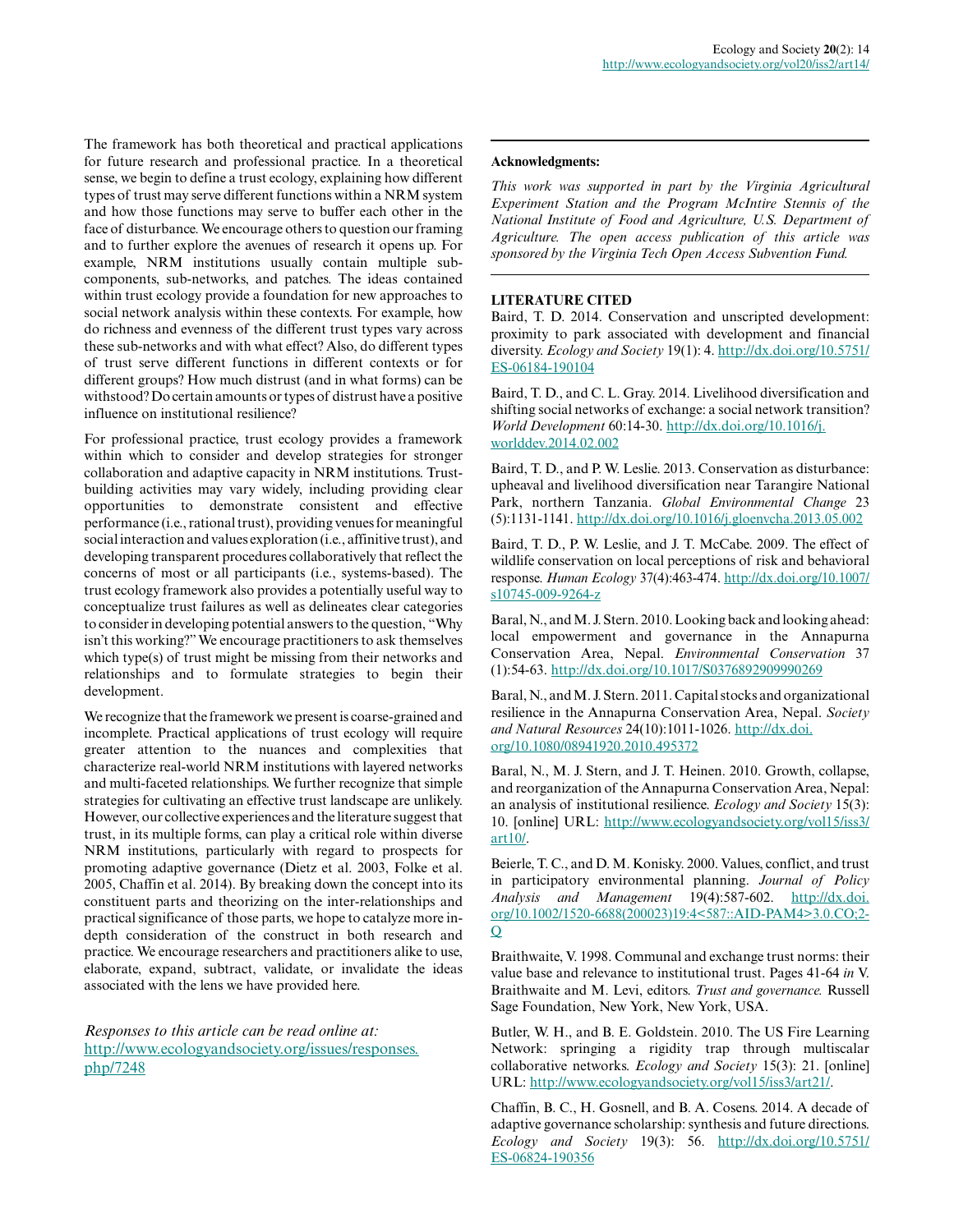Cvetkovich, G., and P. L. Winter. 2003. Trust and social representations of the management of threatened and endangered species. *Environment and Behavior* 35(2):286-307. <http://dx.doi.org/10.1177/0013916502250139>

Davenport, M. A., J. E. Leahy, D. H. Anderson, and P. J. Jakes. 2007. Building trust in natural resource management within local communities: a case study of the Midewin National Tallgrass Prairie. *Environmental Management* 39(3):353-368. [http://dx.doi.](http://dx.doi.org/10.1007/s00267-006-0016-1) [org/10.1007/s00267-006-0016-1](http://dx.doi.org/10.1007/s00267-006-0016-1)

Davis, A. 2011. 'Ha! What is the benefit of living next to the park? ' Factors limiting in-migration next to Tarangire National Park, Tanzania. *Conservation and Society* 9(1):25-34. [http://dx.doi.](http://dx.doi.org/10.4103/0972-4923.79184) [org/10.4103/0972-4923.79184](http://dx.doi.org/10.4103/0972-4923.79184)

Dietz, G. 2011. Going back to the source: Why do people trust each other? *Journal of Trust Research* 1(2):215-222. [http://dx.doi.](http://dx.doi.org/10.1080/21515581.2011.603514) [org/10.1080/21515581.2011.603514](http://dx.doi.org/10.1080/21515581.2011.603514)

Dietz, T., E. Ostrom, and P. C. Stern. 2003. The struggle to govern the commons. *Science* 302:1902-1912. [http://dx.doi.org/10.1126/](http://dx.doi.org/10.1126/science.1091015) [science.1091015](http://dx.doi.org/10.1126/science.1091015)

Dirks, K. T., R. J. Lewicki, and A. Zaheer. 2009. Reparing relationships within and between organizations: building a conceptual foundation. *Academy of Management Review* 34 (1):68-84. <http://dx.doi.org/10.5465/AMR.2009.35713285>

Esser, J. K. 1998. Alive and well after 25 years: a review of groupthink research. *Organizational Behavior and Human Decision Processes* 73(2-3):116-141. [http://dx.doi.org/10.1006/](http://dx.doi.org/10.1006/obhd.1998.2758) [obhd.1998.2758](http://dx.doi.org/10.1006/obhd.1998.2758) 

Folke, C., T. Hahn, P. Olsson, and J. Norberg. 2005. Adaptive governance of social-ecological systems. *Annual Review of Environment and Resources* 30:441-473. [http://dx.doi.org/10.1146/](http://dx.doi.org/10.1146/annurev.energy.30.050504.144511) [annurev.energy.30.050504.144511](http://dx.doi.org/10.1146/annurev.energy.30.050504.144511) 

Gezelius, S. S. 2002. Do norms count? State regulation and compliance in a Norwegian fishing community. *Acta Sociologica* 45(4):305-314.

Gillespie, N., and G. Dietz. 2009. Trust repair after an organization-level failure. *Academy of Management Review* 34 (1):127-145. <http://dx.doi.org/10.5465/AMR.2009.35713319>

Haidt, J. 2001. The emotional dog and its rational tail: a social institutionist approach to moral judgment. *Psychological Review* 108(4):814-834.<http://dx.doi.org/10.1037/0033-295X.108.4.814>

Herrfahrdt-Pähle, E., and C. Pahl-Wostl. 2012. Continuity and change in social-ecological systems: the role of institutional resilience. *Ecology and Society* 17(2): 8. [http://dx.doi.org/10.5751/](http://dx.doi.org/10.5751/ES-04565-170208) [ES-04565-170208](http://dx.doi.org/10.5751/ES-04565-170208)

Hoover, K., and M. J. Stern. 2014. Constraints to public influence in US Forest Service NEPA processes. *Journal of Environmental* Planning and Management 57(2):173-189. [http://dx.doi.](http://dx.doi.org/10.1080/09640568.2013.849232) [org/10.1080/09640568.2013.849232](http://dx.doi.org/10.1080/09640568.2013.849232)

Kim, P. H., D. L. Ferrin, C. D. Cooper, and K. T. Dirks. 2004. Removing the shadow of suspicion: the effects of apology versus denial for repairing competence- versus integrity-based trust violations. *Journal of Applied Psychology* 89(1):104-118. [http://](http://dx.doi.org/10.1037/0021-9010.89.1.104) [dx.doi.org/10.1037/0021-9010.89.1.104](http://dx.doi.org/10.1037/0021-9010.89.1.104)

Konopka, A. 2009. What is microbial community ecology? *ISME Journal* 3:1223-1230. <http://dx.doi.org/10.1038/ismej.2009.88>

Lachapelle, P. R., and S. F. McCool. 2012. The role of trust in community wildland fire protection planning. *Society and Natural Resources* 25(4):321-335. [http://dx.doi.org/10.1080/089](http://dx.doi.org/10.1080/08941920.2011.569855) [41920.2011.569855](http://dx.doi.org/10.1080/08941920.2011.569855)

Levi, M., and L. Stoker. 2000. Political trust and trustworthiness. *Annual Review of Political Science* 3:475-507. [http://dx.doi.](http://dx.doi.org/10.1146/annurev.polisci.3.1.475) [org/10.1146/annurev.polisci.3.1.475](http://dx.doi.org/10.1146/annurev.polisci.3.1.475)

Lewicki, R. J., E. C. Tomlinson, and N. Gillespie. 2006. Models of interpersonal trust development: theoretical approaches, empirical evidence, and future directions. *Journal of Management* 32(6):991-1022.<http://dx.doi.org/10.1177/0149206306294405>

Machlis, G. E., J. E. Force, and W. R. Burch Jr. 1997. The human ecosystem part I: the human ecosystem as an organizing concept in ecosystem management. *Society and Natural Resources* 10 (4):347-367. <http://dx.doi.org/10.1080/08941929709381034>

Manz, C. C., and C. P. Neck. 1997. Teamthink: beyond the groupthink syndrome in self-managing work teams. *Team Performance Management* 3(1):18-31. [http://dx.doi.](http://dx.doi.org/10.1108/13527599710171255) [org/10.1108/13527599710171255](http://dx.doi.org/10.1108/13527599710171255) 

Möllering, G. 2006. *Trust: reason, routine, reflexivity.* Elsevier, Oxford, UK.

Mori, A. S., T. A. Spies, K. Sudmeier-Rieux, and A. Andrade. 2013. Reframing ecosystem management in the era of climate change: issues and knowledge from forests. *Biological Conservation* 165:115-127. <http://dx.doi.org/10.1016/j.biocon.2013.05.020>

Nakayachi, K., and M. Watabe. 2005. Restoring trustworthiness after adverse events: the signaling effects of voluntary "Hostage Posting" on trust. *Organizational Behavior and Human Decision Processes* 97(1):1-17. <http://dx.doi.org/10.1016/j.obhdp.2005.02.001>

Nelson, D. R., W. N. Adger, and K. Brown. 2007. Adaptation to environmental change: contributions of a resilience framework. *Annual Review of Environment and Resources* 32:395-419. [http://](http://dx.doi.org/10.1146/annurev.energy.32.051807.090348) [dx.doi.org/10.1146/annurev.energy.32.051807.090348](http://dx.doi.org/10.1146/annurev.energy.32.051807.090348) 

Nooteboom, B. 2002. *Trust: forms, foundations, functions, failures and figures.* Edward Elgar, Cheltenham, UK.

Ohno, T., T. Tanaka, and M. Sakagami. 2010. Does social capital encourage participatory watershed management? An analysis using survey data from the Yodo River watershed. *Society and Natural Resources* 23(4):303-321. [http://dx.doi.org/10.1080/089](http://dx.doi.org/10.1080/08941920802078224) [41920802078224](http://dx.doi.org/10.1080/08941920802078224)

Peterson, B., J. Montambault, and M. Koopman. 2014. The potential for double-loop learning to enable landscape conservation efforts. *Environmental Management* 54(4):782-794. <http://dx.doi.org/10.1007/s00267-014-0337-4>

Puranam, P., and B. S. Vanneste. 2009. Trust and governance: untangling a tangled web. *Academy of Management Review* 34 (1):11-31. <http://dx.doi.org/10.5465/AMR.2009.35713271>

Rousseau, D. M., S. B. Sitkin, R. S. Burt, and C. Camerer. 1998. Not so different after all: a cross-discipline view of trust. *Academy of Management Review* 23(3):393-404. [http://dx.doi.org/10.5465/](http://dx.doi.org/10.5465/AMR.1998.926617) [AMR.1998.926617](http://dx.doi.org/10.5465/AMR.1998.926617)